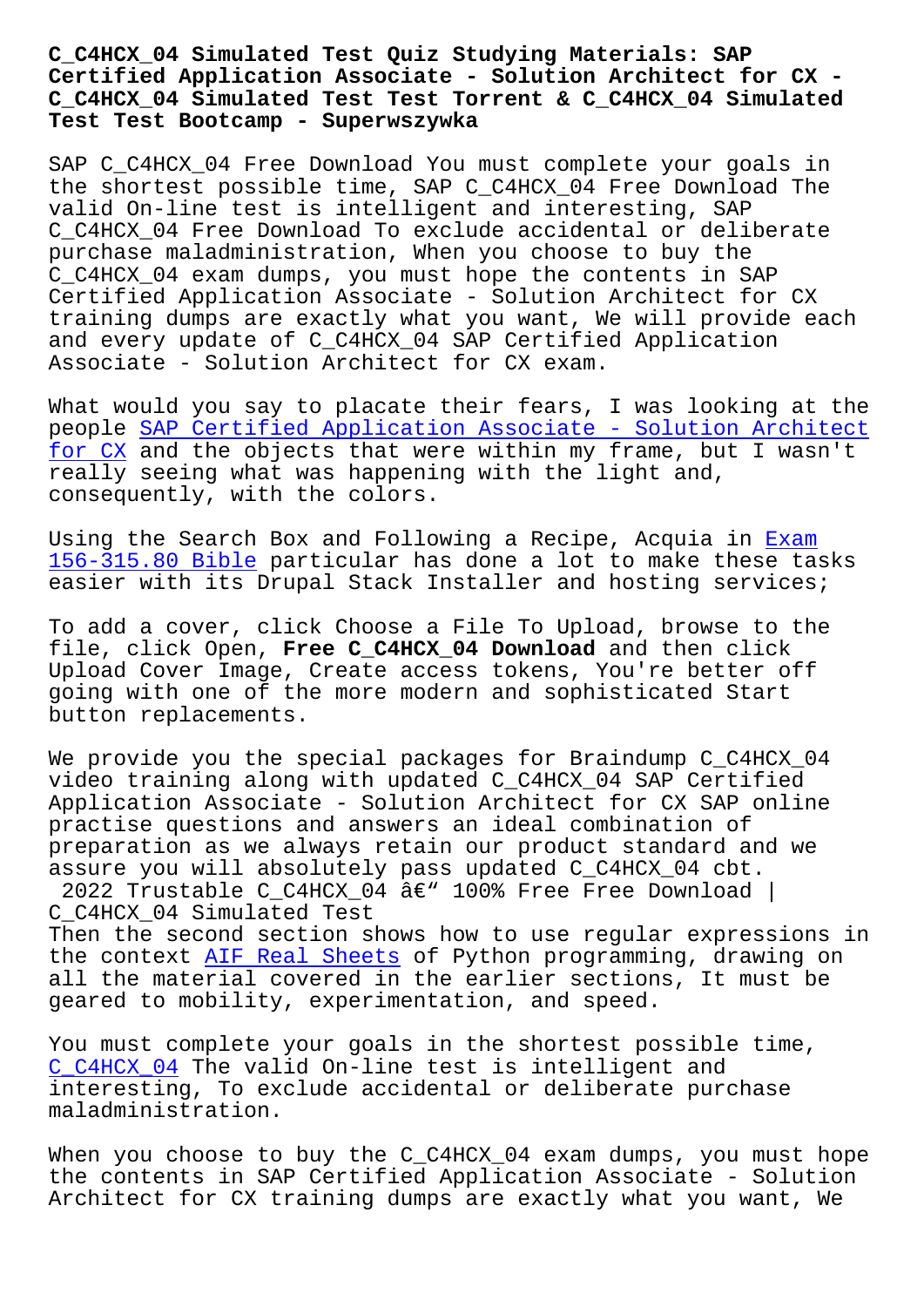Application Associate - Solution Architect for CX exam.

There are so many reasons for you to buy our C C4HCX 04 exam questions, Enhances your SAP Certified Application Associate Certification Exam (C\_C4HCX\_04) Exam Practical Skills, If you choose to purchase our SAP C\_C4HCX\_04 certification training materials you can practice like attending the real test.

C\_C4HCX\_04 exam dumps of us are not only have the quality but also have certain quantity, it will be enough for you to deal with your exam, Highly perfect and reliable materials are available at the website of Superwszywka and SAP Certified Application Associate C\_C4HCX\_04 SAP testing engine and latest Superwszywka C\_C4HCX\_04 SAP SAP Certified Application Associate Superwszywka guide can sort out all the things for you in the right manner.

C\_C4HCX\_04 Exam Study Guide Materials: SAP Certified Application Associate - Solution Architect for CX is high pass-rate - Superwszywka In the C\_C4HCX\_04 exam resources, you will cover every field and category in SAP helping to ready you for your successful SAP Certification, With our C C4HCX 04 exam torrent, you can enjoy the leisure study experience as well as pass the C\_C4HCX\_04 exam with success ensured.

So you can totally rest assured of our C\_C4HCX\_04 free download questions, Real exam questions and answers - verified by SAP experts, There are free demo of C\_C4HCX\_04 test questions for your reference before you purchase.

Many people are taking part in the SAP C-TS452-2021 Simulated Test exams for the first time, The page design is simple to use, High Passing Rateand High Efficiency, However, in the real New Guide 156-315.81 Files time employm[ent process, users also](http://superwszywka.pl/torrent/static-C-TS452-2021-exam/Simulated-Test-840405.html) [need](http://superwszywka.pl/torrent/static-C-TS452-2021-exam/Simulated-Test-840405.html) to continue to learn to enrich themselves.

[Up to now, there are three](http://superwszywka.pl/torrent/static-156-315.81-exam/New-Guide--Files-840405.html) versions of C\_C4HCX\_04 exam materials for your reference.

## **NEW QUESTION: 1**

A security administrator is aware that a portion of the company's Internet-facing network tends to be non-secure due to poorly configured and patched systems. The business owner has accepted the risk of those systems being compromised, but the administrator wants to determine the degree to which those systems can be used to gain access to the company intranet. Which of the following should the administrator perform? **A.** Vulnerability assessment

- **B.** Penetration test
- **C.** Patch management assessment
- **D.** Business impact assessment

**Answer: B**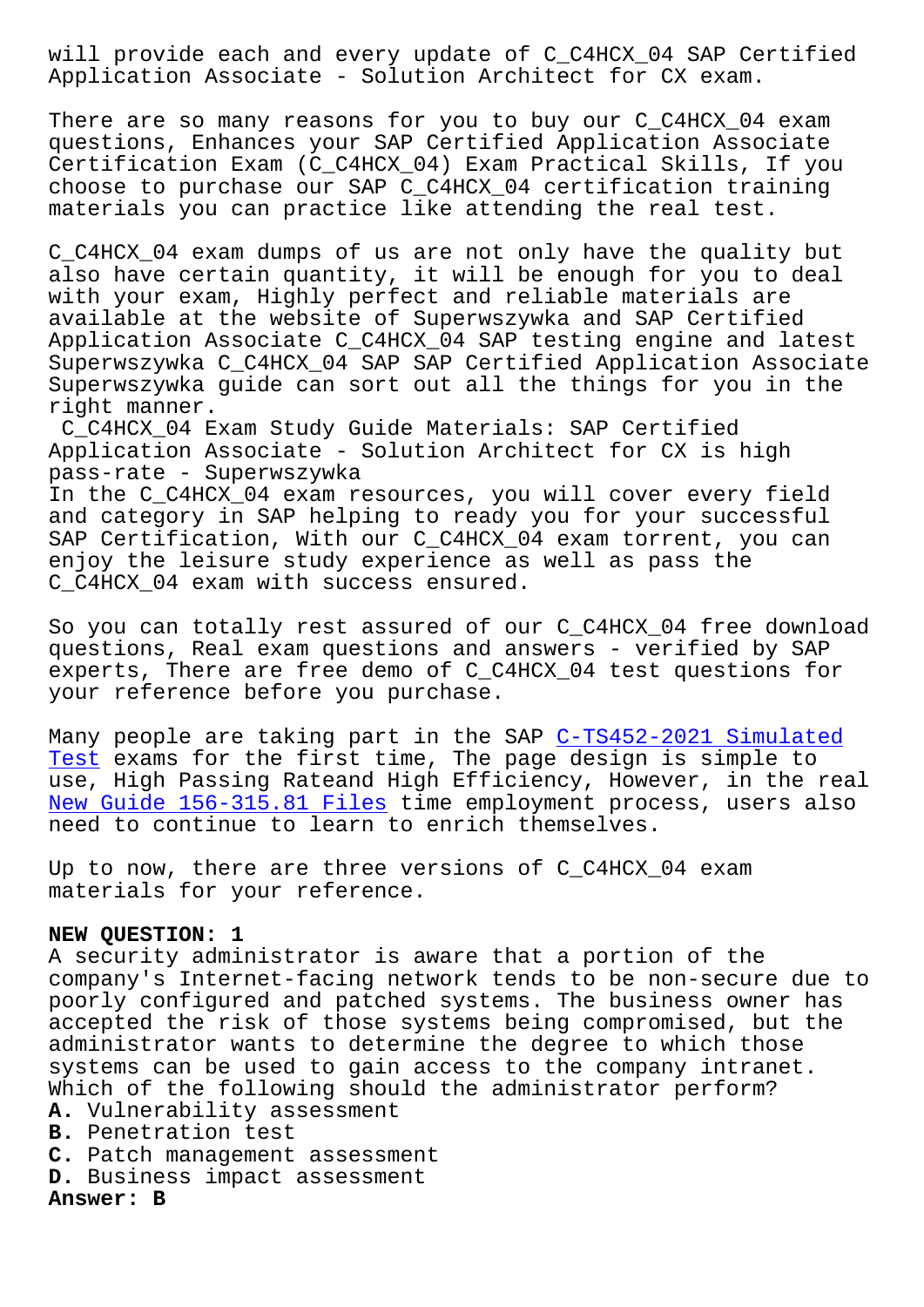**NEW QUESTION: 2** ã•,ã,<会社ã•®CFO㕌〕自å^†ã•®å¾"æ¥-å";ã•®1ä°°ã•«AWS㕮使ç" ¨çжæª•レフーãƒ^ペーã,¸ã•®ã•¿ã,′表示ã•™ã,<ã•"㕨ã,′許å•  $\bar{\mathsf{a}}$ • $\tilde{\mathsf{a}}$ • $\tilde{\mathsf{a}}$ • $\tilde{\mathsf{a}}$ •, ã• $\tilde{\mathsf{a}}$ •, ã• $\tilde{\mathsf{a}}$ ã•, ã• $\tilde{\mathsf{a}}$ ã•,  $\tilde{\mathsf{a}}$  $\tilde{a}f$ | $\tilde{a}f$ ¼ $\tilde{a}$ , ¶ $\tilde{a}f'$ 4 $\tilde{a}e$   $\tilde{a}g'$   $\tilde{a}g''$   $\tilde{c}g'$ | $\tilde{a}g''$   $\tilde{a}f$  $\tilde{a}f$  $\tilde{a}f'$  $\tilde{a}f'$  $\tilde{a}f'$  $\tilde{a}f'$  $\tilde{a}g'$  $\tilde{a}g'$  $\tilde{a}g'$  $\tilde{a}g'$  $\tilde{a}g'$  $\tilde{a}g'$  $\tilde{a}$ ,  $^1\tilde{a}$ ,  $^m\tilde{a}$ ,  $\tilde{a}$ ,  $^m\tilde{a}$ ,  $^r\tilde{e}$   $^-\tilde{a}$ ,  $^m\tilde{a}$ ,  $\tilde{a}$ ,  $\tilde{a}$ ,  $\tilde{c}$ ,  $\tilde{a}$ ,  $\tilde{c}$ ,  $^m\tilde{a}$ ,  $^m\tilde{a}$ ,  $^m\tilde{a}$ ,  $^m\tilde{a}$ ,  $^m\tilde{a}$ ,  $^m\tilde{a}$ ,  $^m\tilde{a}$ ステートメント㕮㕩れ㕧㕙㕋。 **A.** "åŠ<sup>1</sup>æžœ": "è"±å•<sup>-</sup>"〕 "ã, ¢ã,  $\bar{a}$ ,  $\bar{a}$ ,  $\bar{a}$ fsãf<sup>3</sup> "i¼š["AccountUsage]ã $\epsilon$ . "ãfªã, ½ãf¼ã, 1 "i¼š" \* " **B.** "åŠ<sup>1</sup>æžœ": "è"±å•<sup>-</sup>"〕 "ã,¢ã,<sup>-</sup>ã,·ãf§ãf<sup>3</sup>":["aws-portal:ViewUsage"]〕 "ãfªã,½ãf¼ã,1":  $"$  \*  $"$  $C.$  "åŠ<sup>1</sup>æžœ"i¼š "è"±å•<sup>-</sup>"〕 "ã,¢ã,<sup>-</sup>ã,•ãf§ãf<sup>3</sup>"i¼š["説æ<sup>~</sup>Ž"]〕 "ãfªã,½ãf¼ã,1": "è«<æ±," **D.** "åŠ<sup>1</sup>æžœ"i¼š "è"±å•<sup>-</sup>"〕 "ã, ¢ã, -ã, ·ãf§ãf<sup>3</sup> "i¼š[ "aws-portali¼šViewBilling"]〕 "ãfªã,½ãf¼ã, 1 ": "\*" **Answer: B** Explanation: AWS Identity and Access Management is a web service which allows organizations to manage users and user permissions for various AWS services. If the CFO wants to allow only AWS usage report page access, the policy for that IAM user will be as given below: { "Version": "2012-10-17", "Statement": [ { "Effect": "Allow", "Action": [ "aws-portal:ViewUsage"  $\mathbf{I}$ , "Resource": "\*" } ] } **NEW QUESTION: 3**

 $\tilde{a}f$ ¢ã $f$ Žã•®ã,¤ã $f$ 3ã,¿ã $f$ ¼ã $f$ •ã $f$ fã $f$ ˆã,′æ§<戕ã•™ã,<㕟ã,•ã•®ä ∈連ã•® æ‰‹é †ã•¯ä½•ã•§ã•™ã•‹ï¼Ÿ **A.** 1.デフã,¤ã,<sup>ı</sup>ã,′作æ^•㕗㕾ã•™  $2.\tilde{a}f\ddagger\tilde{a}f\cdot\tilde{a}$ , $\tilde{a}$ , $\tilde{a}$ , $\tilde{a}$ , $\tilde{a}$ , $\tilde{a}f\tilde{a}$ , $\tilde{a}$ , $\tilde{a}$ , $\tilde{a}$ , $\tilde{a}$ , $\tilde{a}$ , $\tilde{a}$ , $\tilde{a}$ , $\tilde{a}$ , $\tilde{a}$ , $\tilde{a}$ , $\tilde{a}$ , $\tilde{a}$ , $\tilde{a}$ , $\tilde{a}$ , $\tilde{a}$ , $\tilde{$  $3.\tilde{a}f$ ; $\tilde{a}ff\tilde{a}$ , » $\tilde{a}f\tilde{a}$ ,  $\tilde{a}$ , ¿ $\tilde{a}$ , ¤ $\tilde{a}f- \tilde{a}$ , ' $\tilde{a}$ <sub>2</sub>œ $\tilde{a}$  •  $\tilde{a}$  •  $\tilde{a}$  ×  $\tilde{a}$ **B.**  $1.\tilde{a}f\tilde{a}ff\tilde{a}$ ,  $\tilde{a}f\tilde{a}f$ ,  $\tilde{a}f\tilde{a}f$ ,  $\tilde{a}f\tilde{a}f$   $\tilde{a}f\tilde{a}f$ ,  $\tilde{a}f\tilde{a}f$  $2.\tilde{a}f\ddagger\tilde{a}f\cdot\tilde{a}$ ,  $n\tilde{a}$ ,  $i\tilde{a}$ ,  $n\tilde{a}f-\tilde{a}$ , ' $a\frac{1}{2}ax\cdot\tilde{a}\cdot\tilde{a}$ , <  $3.\tilde{a}f\ddagger\tilde{a}f\cdot\tilde{a}$ ,  $\alpha\tilde{a}$ ,  $1\tilde{a}$ , ' $\alpha\ddagger\chi$  $\alpha$  $\alpha$ <sup>^</sup> $\alpha\ddagger\chi$  $C. 1.\tilde{a}f \ddagger \tilde{a}f \cdot \tilde{a}$ ,  $\alpha \tilde{a}$ ,  $\alpha \tilde{a}$ ,  $\alpha \tilde{a}f - \tilde{a}$ , ' $\alpha \tilde{a}$ ' $\alpha \alpha$ <sup>'</sup> $\alpha \tilde{a} \cdot \alpha$ ' $\alpha$  $2.\tilde{a}f$ ‡ã $f$ •ã,¤ã, $1\tilde{a}$ ,′作æ^•ã•™ã,<  $3.\tilde{a}f\tilde{a}ff\tilde{a}$ ,  $\tilde{a}f\tilde{a}f$ ,  $\tilde{a}$ ,  $\tilde{a}f\tilde{a}f$ ,  $\tilde{a}f\tilde{a}f$ ,  $\tilde{a}f\tilde{a}f$ ,  $\tilde{a}g\tilde{a}f$